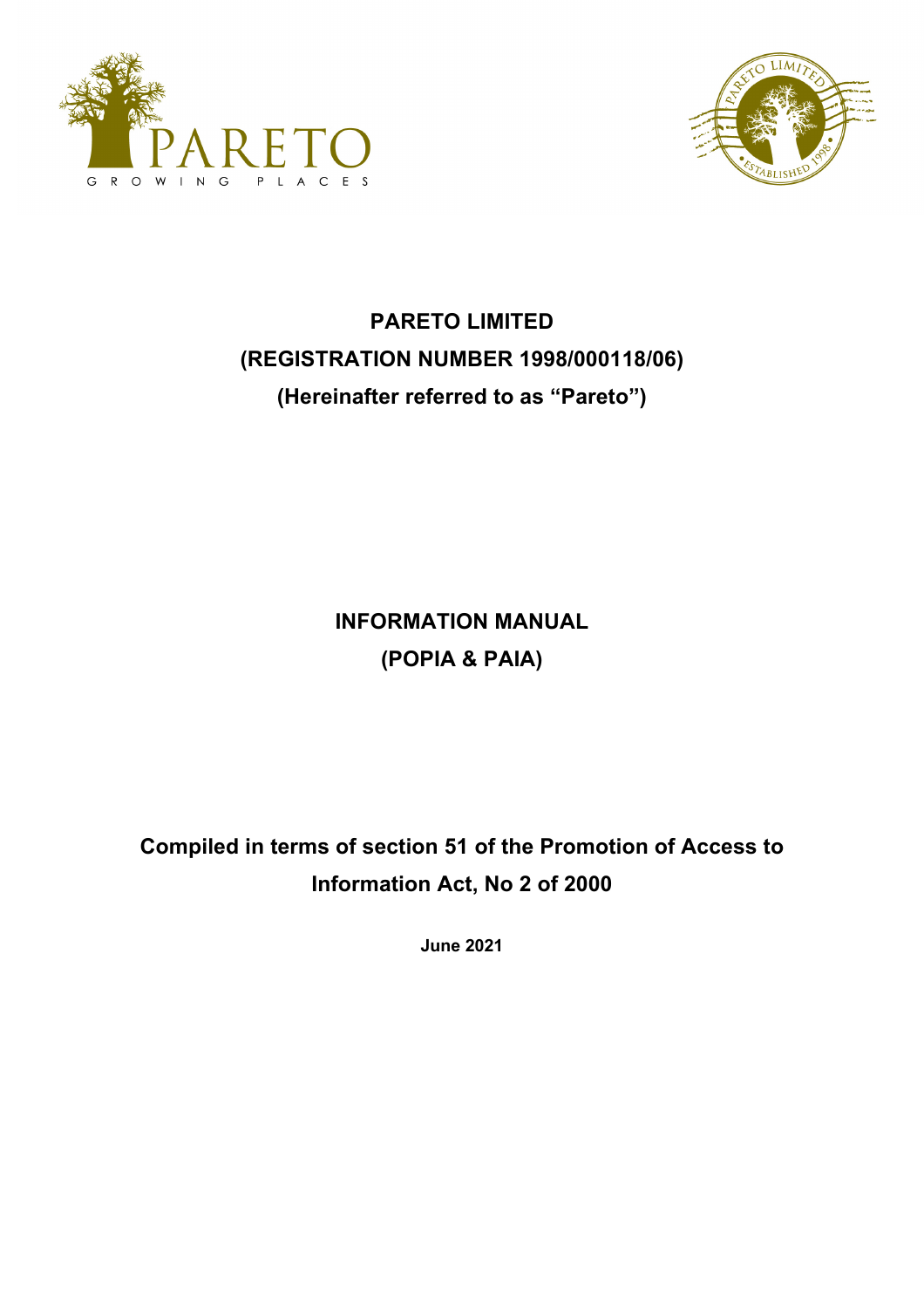# **1. INTRODUCTION**

In terms of Section 32 of the Bill of Rights in the Constitution of South Africa, Act 108 of 1996 every person has a right to access information. In order to fulfill this constitutional obligation, the Promotion of Access to Information Act 2 of 2000 ("**PAIA**") was assented to by Parliament.

The purpose of PAIA is to give effect to the constitutional right to access to any information held by the state, public and private companies as well as information held by another person that is required for the exercise or protection of any right.

# **2. PURPOSE**

The purpose of this Information Manual ("**Manual**") is to facilitate requests for access to information held by Pareto Ltd ("**Pareto**").

This Manual is compiled in terms of section 51 of PAIA as amended by the Protection of Personal Information Act No. 4 of 2013 ("**PoPIA**").

This Manual is not exhaustive of, nor does it comprehensively deal with, every procedure provided for in PAIA or PoPIA. Requesters are advised for familiarise themselves with the provisions of PAIA before making any such requests to Pareto.

Pareto makes no representation and gives no undertaking or warranty that the information in this Manual or any information provided by it to a requester is complete or accurate, or that such information is fit for any purpose. All users of any such information shall use such information entirely at their own risk, and Pareto shall not be liable for any loss, expense, liability or claims, however arising, resulting from the use of this Manual or of any information provided by Pareto or from any error therein.

All users irrevocably agree to submit exclusively to the law of the Republic of South Africa and to the exclusive jurisdiction of the Courts of South Africa in respect of any dispute arising out of this Manual or any information provided by Pareto.

#### **3. DEFINITIONS**

3.1 Unless inconsistent with or otherwise indicated by the context, in this Manual, the defined words and expressions commencing with letters in bold, shall have the following meanings assigned to them in this Manual:

| "data subject(s)"      | means the person to whom personal information relates                                                                                                                                             |
|------------------------|---------------------------------------------------------------------------------------------------------------------------------------------------------------------------------------------------|
| "Information Officer"  | means an information officer or deputy information officer as<br>contemplated in terms of PoPIA                                                                                                   |
| "PAIA"                 | means Promotion of Access to Information Act No. 2 of 2000                                                                                                                                        |
| "PoPIA"                | means Protection of Personal Information Act No. 4 of 2013                                                                                                                                        |
| "personal information" | means information relating to an identifiable, living, natural person<br>and where it is applicable, identifiable, existing juristic person,<br>including all information as defined in the PoPIA |
| "processing"           | means the collection, recording, collation, storage, destruction                                                                                                                                  |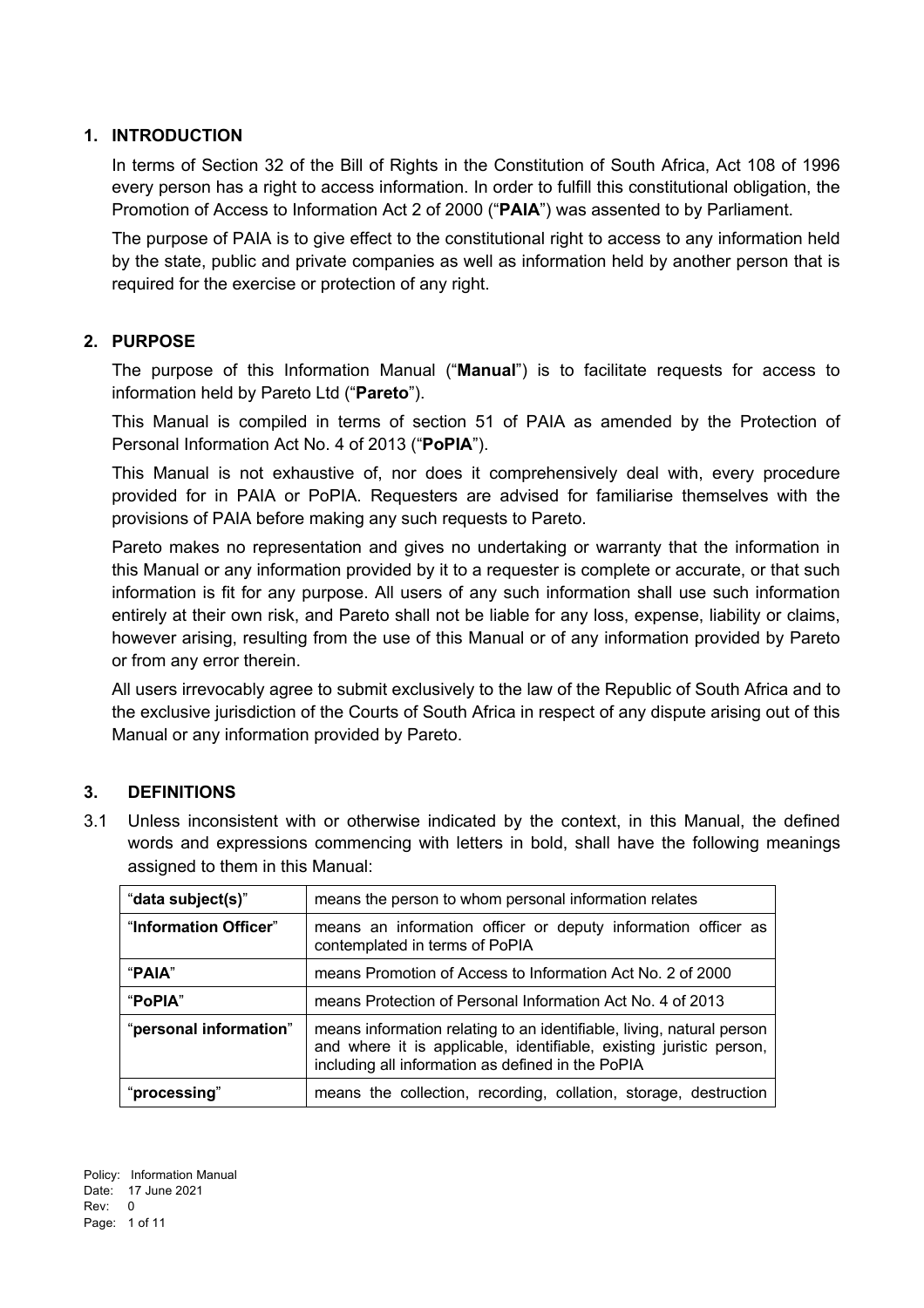|             | and transmission of personal information as more fully defined in<br>PoPIA |
|-------------|----------------------------------------------------------------------------|
| "requestor" | means any person who makes a request for information from<br>Pareto        |

- 3.2 In this Manual, unless the context indicates otherwise, any reference to:
- 3.2.1 the singular includes the plural and *vice versa*; and
- 3.2.2 one gender includes all genders.

# **4. MAIN BUSINESS ACTIVITIES OF PARETO AND RELEVANT CONTACT DETAILS**

The main business of Pareto is that of holding and investing in immovable property.

| <b>NAME OF ENTITY</b>      | <b>PARETO LTD</b>                                                                            |
|----------------------------|----------------------------------------------------------------------------------------------|
| <b>Information Officer</b> | Mr. Ozayr Omar                                                                               |
| Deputy Information Officer | Mrs. Andisiwe Matubatuba                                                                     |
| <b>Physical Address</b>    | 10 <sup>th</sup> Floor East Tower, Atrium on 5 <sup>th</sup> , Sandton<br>City, Sandton 2196 |
| Postal Address             | Po Box 1650, Sunninghill 2157                                                                |
| <b>Email Address</b>       | informationofficer@pareto.co.za                                                              |
| <b>Telephone Number</b>    | $(011)$ 258 6800                                                                             |
| Website                    | https://Pareto.co.za/                                                                        |

# **5. GUIDE OF SOUTH AFRICAN HUMAN RIGHTS COMMISSION**

A Guide has been compiled in terms of Section 10 of PAIA by the Human Rights Commission. It contains information required by a person wishing to exercise any right contemplated by PAIA and is available in all of the official languages.

Any enquiries regarding this guide should be directed to:

# **South African Human Rights Commission**,

PAIA UNIT, The Research and Documentation Department Postal Address: Private Bag X2700, Houghton, 2041 Telephone Number: (011) 484-8300 Website: www.sahrc.org.za E-mail Address: paia@sahrc.org.za.

# **6. INFORMATION REGULATOR CONTACT DETAILS**

Any requestor who believes that Pareto has not adequately dealt with their request, or wants to lodge a complaint should be directed to:

#### **The Information Regulator (South Africa)**

Physical address: JD House, 27 Stiemens Street, Braamfontein, Johannesburg, 2001

Policy: Information Manual Date: 17 June 2021 Rev: 0 Page: 2 of 11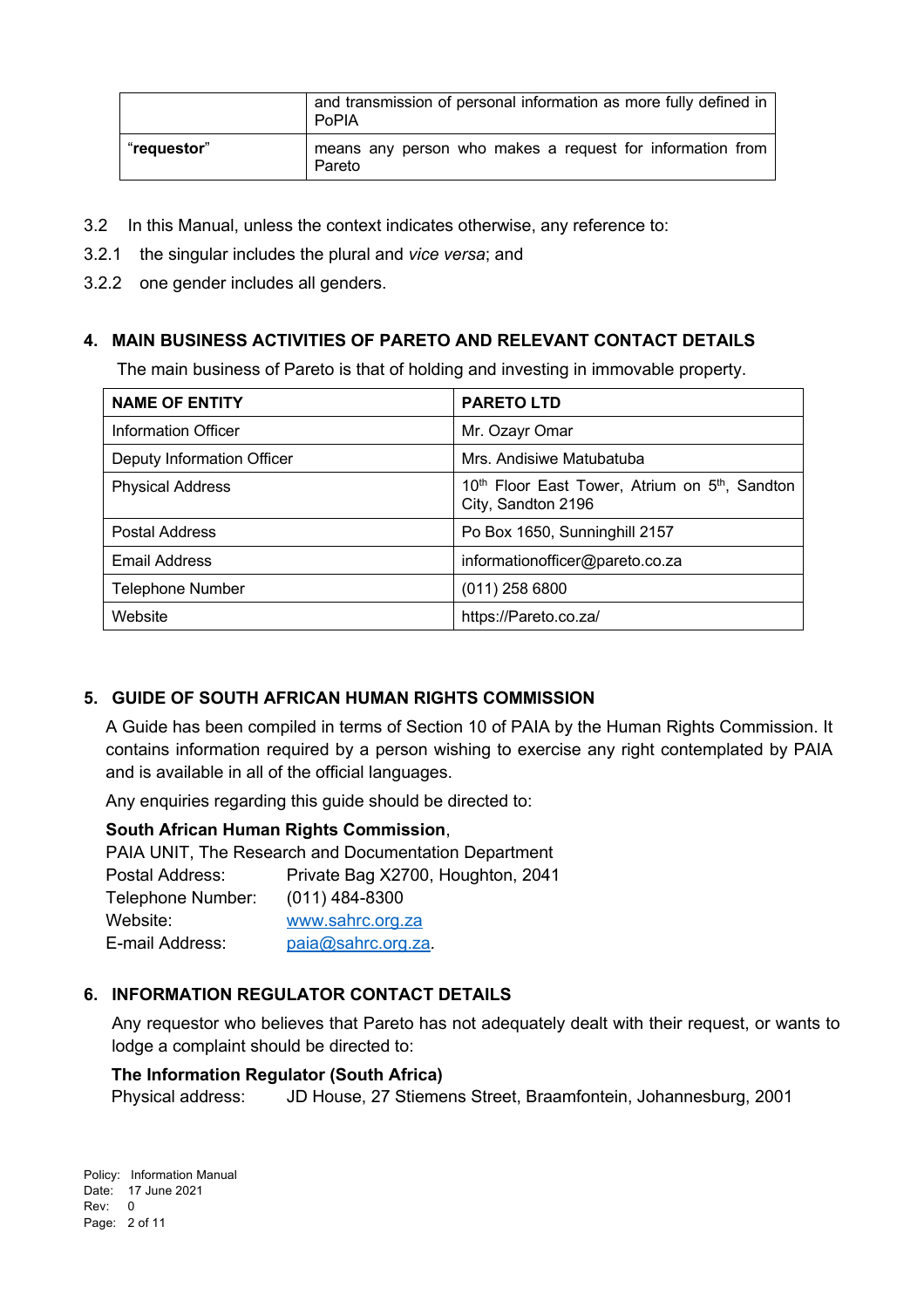| Postal address: | P.O Box 31533, Braamfontein, Johannesburg, 2017 |
|-----------------|-------------------------------------------------|
| Website:        | www.justice.gov.za/inforeg/                     |
| Email:          | inforeg@justice.gov.za                          |

# **7. RECORDS THAT ARE AVAILABLE IN TERMS OF ANY OTHER LEGISLATION IN TERMS OF SECTION 51 (1) (d) OF PAIA.**

Certain records are kept in accordance with other legislation (as may be amended from time to time) which is applicable to Pareto including but not limited to the following legislation:

| Administration of Estates Act No. 66 of 1965                               | Arbitration Act No. 42 of 1965                                                    |
|----------------------------------------------------------------------------|-----------------------------------------------------------------------------------|
| Basic Conditions of Employment Act No. 75<br>of 1997                       | Companies Act No. 71 of 2008                                                      |
| Competition Act No. 89 of 1998                                             | Compensation for Occupational Injuries and<br>Health Diseases Act No. 130 of 1993 |
| <b>Consumer Affairs (Unfair Business Practices)</b><br>Act No. 71 of 1988  | Copyright Act No. 71 of 2008                                                      |
| Corporate Laws Amendment Act No. 24 of<br>2006                             | Credit Agreements Act No. 75 of 1980                                              |
| Currency and Exchange Act No. 9 of 1933                                    | Debtor Collectors Act No. 114 of 1998                                             |
| Deeds Registries Act No. 47 of 1973                                        | Estate Agency Affairs Act No. 112 of 1976                                         |
| Employment Equity Act No. 55 of 1998                                       | Finance Act No. 35 of 2000                                                        |
| Financial Advisory and Intermediary Services<br>Act No. 37 of 2002         | Financial Intelligence Centre Act No. 36 of<br>2000                               |
| Financial Relations Act No. 65 of 1976                                     | Financial Services Board Act No. 97 of 1990                                       |
| Harmful Business Practices Act No. 23 of<br>1999                           | Income Tax Act No. 58 of 1962                                                     |
| Insolvency Act No. 24 of 1936                                              | Insurance Act No. 27 of 1943                                                      |
| Intellectual Property Laws Amendments Act<br>No. 38 of 1997                | Judicial Matters Amendment Act No. 42 of<br>2001                                  |
| Labour Relations Act No. 66 of 1995                                        | Long Term Insurance Act No. 52 of 1998                                            |
| Medical Schemes Act No. 131 of 1998                                        | National Credit Act No. 34 of 2005                                                |
| National Environment Management Act No.<br>107 of 1998                     | Occupational Health and Safety Act No. 85 of<br>1993                              |
| Pensions Funds Act No. 24 of 1956                                          | Post Office Act No. 44 of 1958                                                    |
| Protection of Personal Information Act No. 4<br>of 2013                    | Promotion of Access to Information Act No. 2<br>of 2000                           |
| Prevention and Combating<br>Corrupt<br>of<br>Activities Act No. 12 Of 2004 | Public Finance Management Act No. 1 of<br>1999                                    |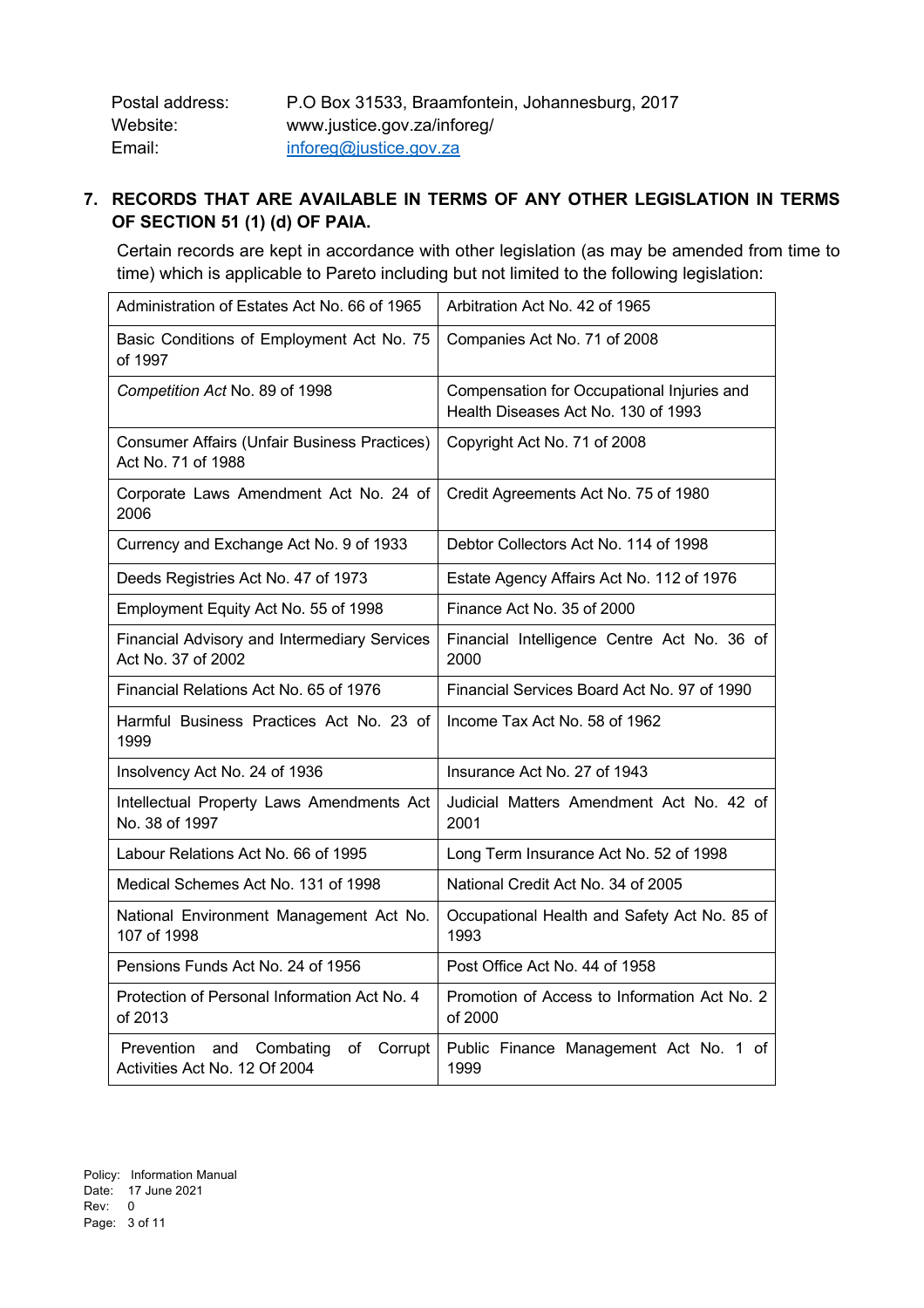| Regional Services Councils Act No. 109 of<br>1985 | SA Reserve Bank Act No. 90 of 1989              |
|---------------------------------------------------|-------------------------------------------------|
| Short Term Insurance Act No. 53 of 1998           | Skills Development Levies Act No. 9 of 1999     |
| Stock Exchange Control Act No. 1 of 1985          | Tax on Retirement Funds Act No. 38 of 1996      |
| Trade Marks Act No. 194 of 1993                   | Unemployment Contributions Act No. 4 of<br>2002 |
| Unemployment Insurance Act No. 63 of 2001         | Usury Act No. 73 of 1968                        |
| Value-Added Tax Act No. 89 of 1991                |                                                 |

# **8. RECORDS HELD THAT MAY BE REQUESTED IN TERMS OF SECTION 51 OF PAIA**

| <b>CATEGORY</b>           | <b>RECORD HELD</b>                                                                        |
|---------------------------|-------------------------------------------------------------------------------------------|
|                           | The Memorandum of Incorporation                                                           |
| Governance                | Company secretarial documents                                                             |
|                           | Registration with statutory bodies                                                        |
|                           | Accounting records and books                                                              |
|                           | <b>Annual Financial Reports</b>                                                           |
|                           | Banking records                                                                           |
|                           | Income Tax returns                                                                        |
|                           | <b>VAT</b> returns                                                                        |
|                           | <b>Structured Finance Facility</b>                                                        |
| <b>Financial</b>          | Annual Open Market Valuation information                                                  |
|                           | Auditor's report in respect of audits conducted<br>on                                     |
|                           | <b>Commercial and Lease Agreements</b>                                                    |
|                           | <b>Management Accounts</b>                                                                |
|                           | List of employees                                                                         |
|                           | Letters of appointment with employees and<br>employment contracts                         |
|                           | Records relating to employee benefits                                                     |
|                           | Employment Equity Plan and Employment<br><b>Equity Reports</b>                            |
|                           | records<br>Disciplinary<br>and<br>documentation<br>pertaining to disciplinary proceedings |
| <b>Employment Records</b> | Workmen's Compensation records                                                            |
|                           | Retirement benefits and medical aid records                                               |
|                           | <b>UIF</b> records                                                                        |
|                           | SETA records including training and skills                                                |

Policy: Information Manual Date: 17 June 2021 Rev: 0 Page: 4 of 11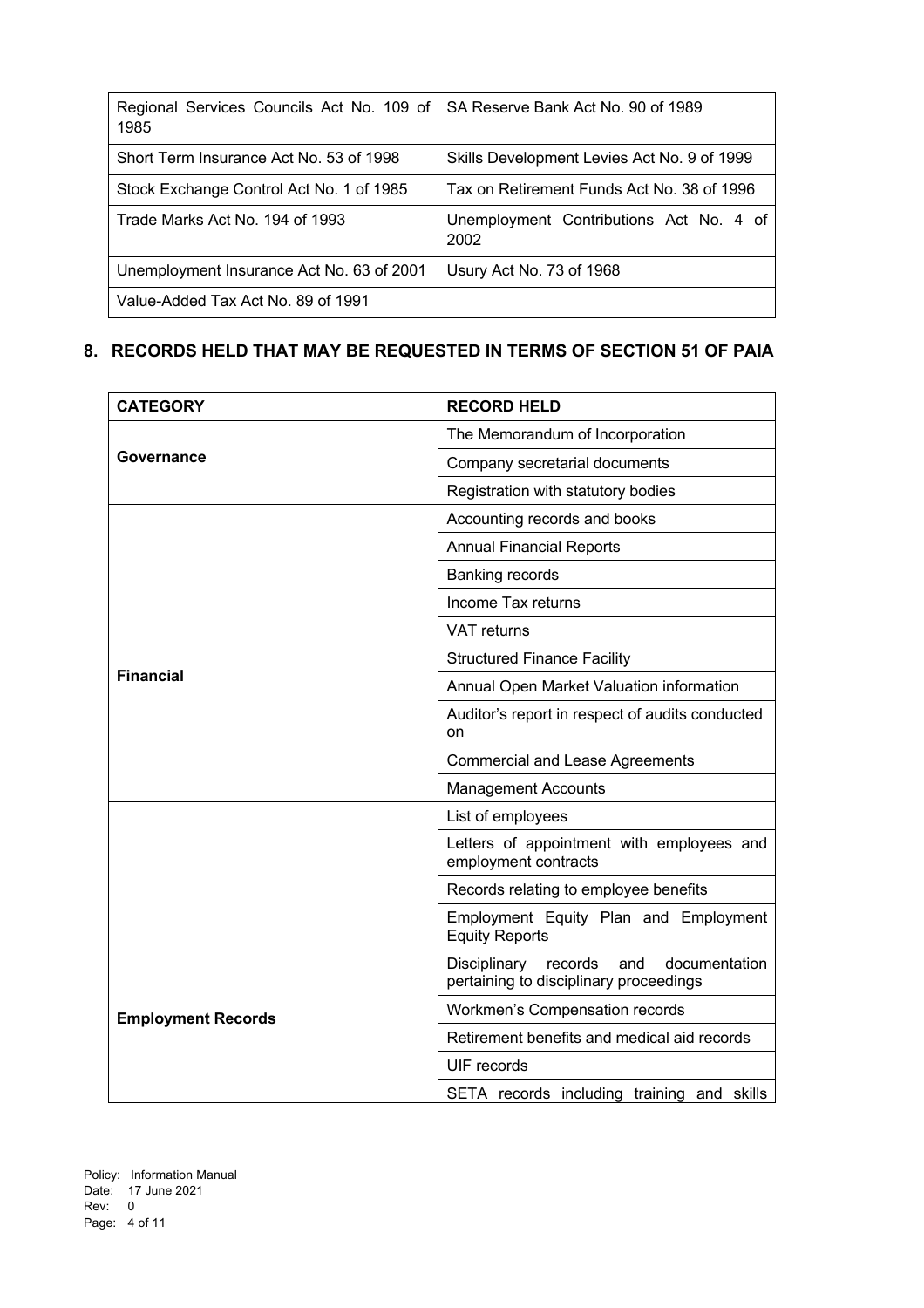| <b>CATEGORY</b>               | <b>RECORD HELD</b>                                               |
|-------------------------------|------------------------------------------------------------------|
|                               | development records                                              |
| <b>Intellectual Property</b>  | Property databank and benchmark information                      |
| <b>Information Technology</b> | CCTV and Security footage                                        |
| <b>Marketing</b>              | Market Information                                               |
|                               | Assets records                                                   |
| <b>Insurance Records</b>      | Personnel related insurance                                      |
|                               | Property related insurance                                       |
| <b>Immovable Property</b>     | Pareto asset register                                            |
| Correspondence                | Correspondence with third parties and internal<br>correspondence |

#### **9. THE MANNER IN WHICH THE ABOVE RECORDS WILL BE MADE AVAILIBLE**

The abovementioned records may only be accessed by members of the public by completing information request and prior appointment with the Information Officers and at Pareto's physical address above during office hours.

#### **10. INFORMATION REQUESTS PROCEDURE**

| <b>Item</b>                                    | <b>Detail</b>                                                                                                                                                                                                                                                                                                                 |
|------------------------------------------------|-------------------------------------------------------------------------------------------------------------------------------------------------------------------------------------------------------------------------------------------------------------------------------------------------------------------------------|
| <b>PROCEDURE</b>                               | The requester must comply with all the procedural requirements<br>contained in PAIA relating to the request for access to a record<br>including that the information is required in order to exercise or<br>protect a right.                                                                                                  |
| <b>COMPLETION OF</b><br><b>PRESCRIBED FORM</b> | The requester must complete the prescribed form adhering<br>specifically to the following instructions:<br>1. request form must be completed in the English language;<br>2. type or print in BLOCK LETTERS an answer to every<br>question;<br>if a question does not apply, state "N/A" in response to that<br>3.<br>question |
|                                                | The completed access request form must be submitted either<br>via conventional mail or e-mail to Pareto's information officer.                                                                                                                                                                                                |
|                                                | Pareto will process the request within 30 days of receipt of a<br>duly completed request form.                                                                                                                                                                                                                                |
|                                                | The requester shall be informed whether access is granted or<br>denied.                                                                                                                                                                                                                                                       |
|                                                | The successful completion and submission of an access<br>request form does not automatically allow the requester access<br>to the requested record.                                                                                                                                                                           |
| <b>FEES PAYABLE</b>                            | An initial, non-refundable R50.00 request fee (excluding<br>VAT) is payable on submission of a request form.                                                                                                                                                                                                                  |
|                                                | This fee is <b>not applicable</b> to personal requesters, meaning any                                                                                                                                                                                                                                                         |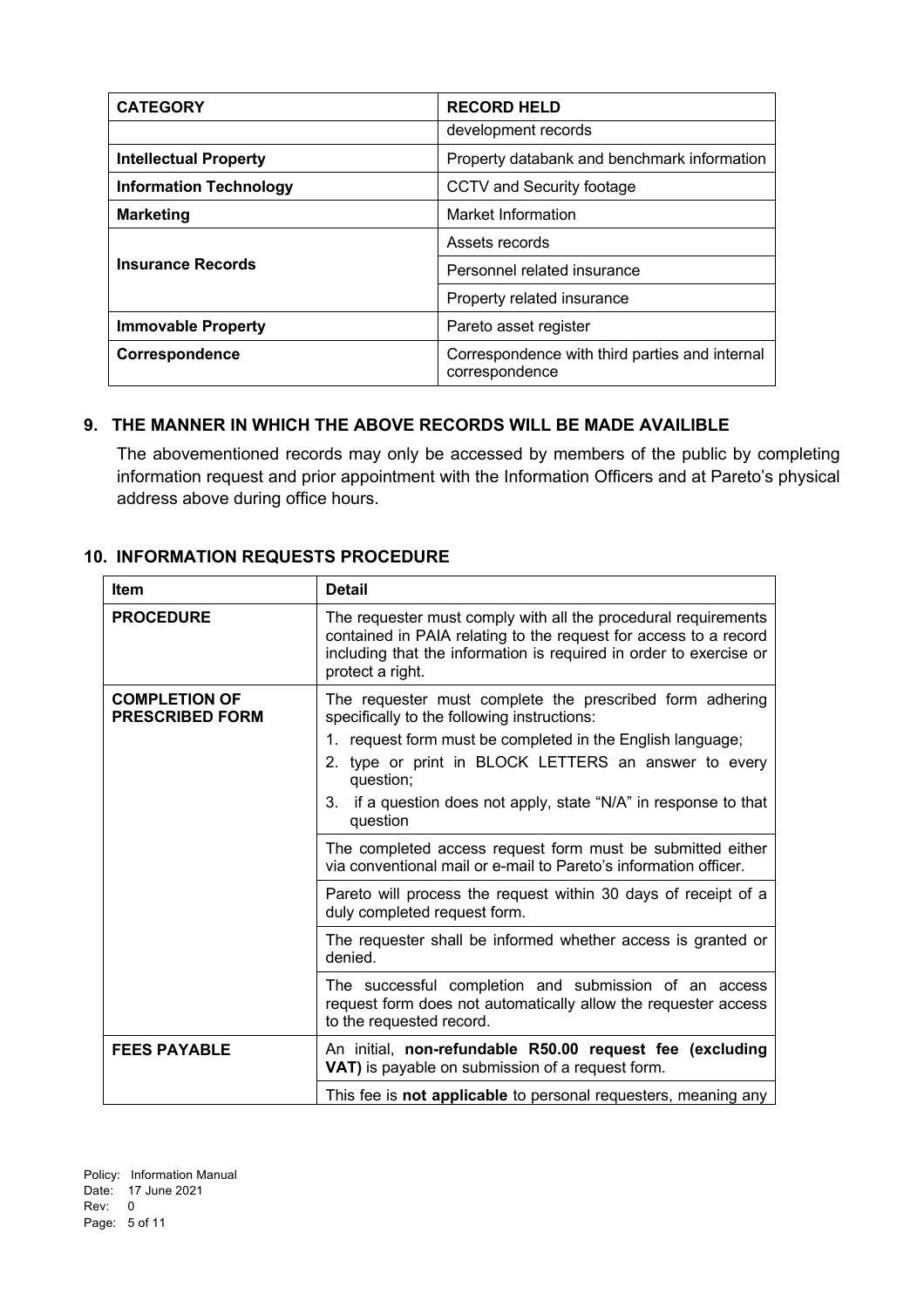| Item                                                  | <b>Detail</b>                                                                                                                                                                                                                                                                                                                                  |
|-------------------------------------------------------|------------------------------------------------------------------------------------------------------------------------------------------------------------------------------------------------------------------------------------------------------------------------------------------------------------------------------------------------|
|                                                       | person seeking access to records that contain their personal<br>information.                                                                                                                                                                                                                                                                   |
|                                                       | Payment details can be obtained from the information officer<br>and payment can be made either via a direct deposit, by bank<br>guaranteed cheque or by postal order (no credit card payments<br>are accepted). Proof of payment must be supplied.                                                                                             |
|                                                       | If the request for access is successful, an <b>access fee</b> will be<br>required for the search, reproduction and/or preparation of the<br>record(s) and will be calculated based on the Prescribed Fees<br>(refer attached). The access fee must be paid prior to access<br>being given to the requested record.                             |
| <b>EXEMPTION</b><br><b>FROM</b>                       | The following are those exempted from paying access fees:                                                                                                                                                                                                                                                                                      |
| <b>PAYING ACCESS FEES</b>                             | 1. A single person whose annual income does not exceed<br>R14,712.00; or                                                                                                                                                                                                                                                                       |
|                                                       | 2. Married persons or a person and his/her life partner whose<br>annual income does not exceed R27,192.00                                                                                                                                                                                                                                      |
| <b>NOTIFICATION OF</b><br><b>EXTENSION PERIOD (IF</b> | The requester may be notified whether an extension period is<br>required for the processing of their requests, including:                                                                                                                                                                                                                      |
| <b>REQUIRED)</b>                                      | 1. the required extension period, which will not exceed an<br>additional 30-day period;                                                                                                                                                                                                                                                        |
|                                                       | 2. adequate reasons for the extension;                                                                                                                                                                                                                                                                                                         |
|                                                       | 3. notice that the requester may lodge an application with a<br>court against the extension and the procedure, including the<br>period, for lodging the application.                                                                                                                                                                           |
| <b>THIRD</b><br><b>PARTY</b><br><b>INFORMATION</b>    | If access is requested to a record that contains information<br>about a third party, Pareto is obliged to attempt to contact the<br>third party to inform them of the request. This enables the third<br>party the opportunity of responding by either consenting to the<br>access or by providing reasons why the access should be<br>denied. |
| <b>PAYMENT OF DEPOSIT</b><br>(IF APPLICABLE)          | The requester may be notified whether a deposit is required. A<br>deposit will be required depending on certain factors such as<br>the volume and/or format of the information requested and the<br>time required for search and preparation of the record(s). The<br>notice will state:                                                       |
|                                                       | the amount of the deposit payable (if applicable);<br>1.                                                                                                                                                                                                                                                                                       |
|                                                       | 2. that the requester may lodge an application with a court<br>against the payment of the deposit and the procedure,<br>including the period, for lodging the application;                                                                                                                                                                     |
|                                                       | 3. in the event that access is refused to the requested record,<br>the full deposit will be refunded to the requester.                                                                                                                                                                                                                         |
| <b>DECISION ON REQUEST</b>                            | If no extension period or deposit is required, the requesters will<br>be notified, within 30 days, of the decision on their requests.                                                                                                                                                                                                          |
|                                                       | If the request for access to a record is <b>successful</b> , the<br>requester will be notified of the following:                                                                                                                                                                                                                               |
|                                                       | 1. the amount of the access fee payable upon gaining access                                                                                                                                                                                                                                                                                    |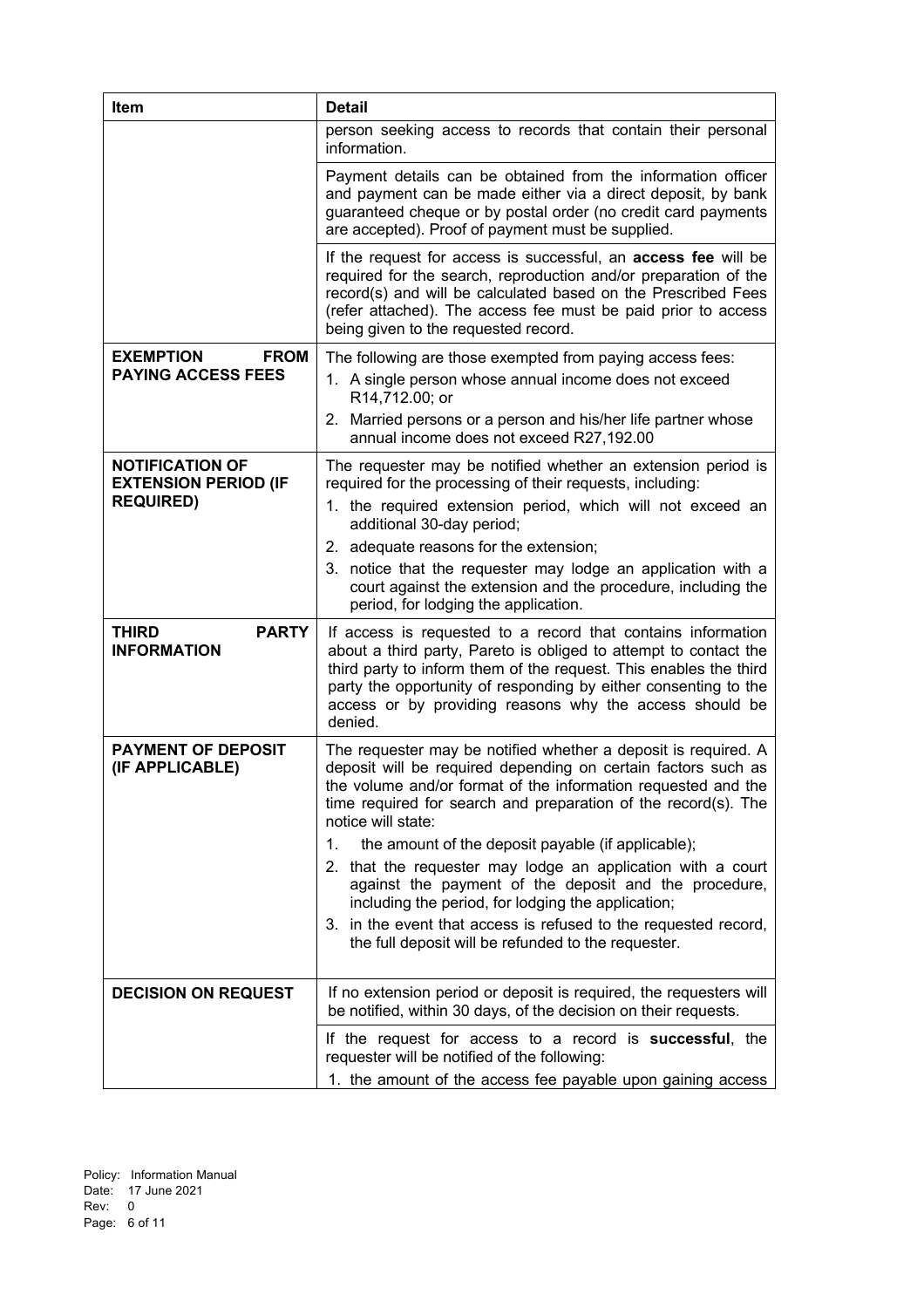| Item                       | <b>Detail</b>                                                                                                                                                                                                                                                                                                                                                                                                                                                                                                                                                                                                                                                                                                                                                                                                                                                                                                                                                                                                                                                                                                                                                                                                                                                                                                                                                   |
|----------------------------|-----------------------------------------------------------------------------------------------------------------------------------------------------------------------------------------------------------------------------------------------------------------------------------------------------------------------------------------------------------------------------------------------------------------------------------------------------------------------------------------------------------------------------------------------------------------------------------------------------------------------------------------------------------------------------------------------------------------------------------------------------------------------------------------------------------------------------------------------------------------------------------------------------------------------------------------------------------------------------------------------------------------------------------------------------------------------------------------------------------------------------------------------------------------------------------------------------------------------------------------------------------------------------------------------------------------------------------------------------------------|
|                            | to the record (if any);<br>2. an indication of the form in which the access will be granted;<br>3. notice that the requester may lodge an application with a<br>court against the payment of the access fee and the<br>procedure, including the period, for lodging the application.                                                                                                                                                                                                                                                                                                                                                                                                                                                                                                                                                                                                                                                                                                                                                                                                                                                                                                                                                                                                                                                                            |
|                            | If the request for access to a record is not successful, the<br>requester will be notified of the following:<br>1. adequate reasons for the refusal (refer to Third Party<br>Information and Grounds for Refusal below); and<br>2. that the requester may lodge an application with a court<br>against the refusal of the request and the procedure,<br>including the period, for lodging the application.                                                                                                                                                                                                                                                                                                                                                                                                                                                                                                                                                                                                                                                                                                                                                                                                                                                                                                                                                      |
| <b>GROUNDS FOR REFUSAL</b> | Pareto may legitimately refuse to grant access to a requested<br>record that falls within a certain category. Grounds on which<br>Pareto may refuse access include:<br>1. disclosure of the record (containing trade<br>secrets,<br>commercial, scientific, technical or any other confidential<br>information) would harm its commercial or financial interests;<br>2. the record is privileged from production in legal proceedings,<br>unless the legal privilege has been waived;<br>3. protecting personal information that Pareto holds about a<br>third person (who is a natural person), including a deceased<br>person, from unreasonable disclosure.<br>4. protecting commercial information that Pareto holds about a<br>third party or Pareto (for example trade secrets: financial,<br>commercial, scientific or technical information that may harm<br>the commercial or financial interests of the organisation or<br>the third party);<br>5. disclosure of the record would result in a breach of duty of<br>confidence owed to a third party in terms of an agreement;<br>6. disclosure of the record would endanger the life or physical<br>safety of an individual;<br>7. disclosure of the record would prejudice or impair the<br>security of property or means of transport;<br>8. disclosure of the record would prejudice or impair the |
|                            | protection of a person in accordance with a witness<br>protection scheme;<br>9. disclosure of the record would prejudice or impair the<br>protection of the safety of the public;<br>10. disclosure of the record would put Pareto at a disadvantage<br>in contractual or other negotiations or prejudice it in<br>commercial competition;<br>11. the record is a computer program;<br>12. the record contains information about research being carried<br>out or about to be carried out on behalf of a third party or<br>Pareto.                                                                                                                                                                                                                                                                                                                                                                                                                                                                                                                                                                                                                                                                                                                                                                                                                              |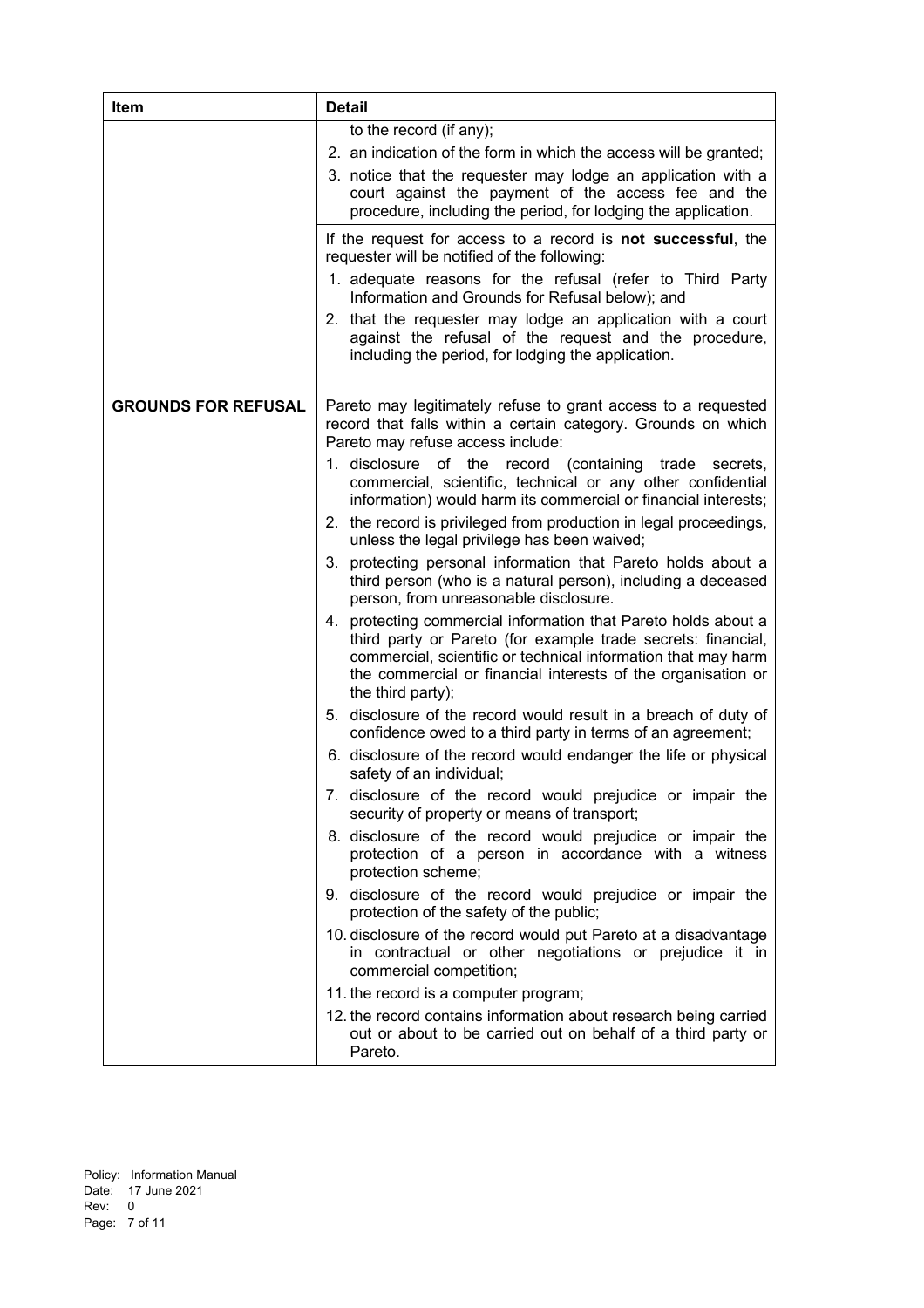#### **11. REMEDIES AVAILABLE WHEN PARETO REFUSES A REQUEST FOR INFORMATION**

#### 11.1 **Internal Remedies**

Pareto does not have internal appeal procedures and the Courts will have to be approached if the request for information is refused. This would apply to any situation in which the requester wishes to appeal a decision made by the information officer.

#### 11.2 **External Remedies**

A requester that is dissatisfied with an information officer's refusal to disclose information, may within 30 days of notification of the decision, apply to a Court for relief. Likewise, a third party dissatisfied with an information officer's decision to grant a request for information, may within 30 days of notification of the decision, apply to a Court for relief. For purposes of PAIA, the Courts that have jurisdiction over these applications are the Constitutional Court, the High Court or another court of similar status.

#### **12. RECORDS THAT CANNOT BE FOUND OR DO NOT EXIST**

If Pareto has searched for a record and it is believed that the record either does not exist or cannot be found, the requester will be notified by way of an affidavit or affirmation. This will include the steps that were taken to try to locate the record.

#### **13. PERSONAL INFORMATION COLLECTED IN TERMS OF PoPIA**

- 13.1 The type of personal information we collect will depend on the specific purpose for which it is collected and processed. In this regard Pareto will only collect such information as is needed for that specific purpose.
- 13.2 Pareto may collect information relating to a data subject, including, but not limited to-
- 13.2.1 information relating to the race, gender, sex, pregnancy, marital status, national, ethnic or social origin, sexual orientation, age, physical or mental health, disability, religion, conscience, belief, culture, language and birth of the data subject;
- 13.2.2 information relating to the education or the medical, financial, criminal or employment history of the data subject;
- 13.2.3 any identifying number, symbol, e-mail address, physical address, telephone number, location information, online identifier or other particular assignment to the data subject;
- 13.2.4 the biometric information of the data subject;
- 13.2.5 the personal opinions, views or preferences of the data subject;
- 13.2.6 correspondence sent by the data subject that is implicitly or explicitly of a private or confidential nature or further correspondence that would reveal the contents of the original correspondence:
- 13.2.7 the views or opinions of another individual about the data subject.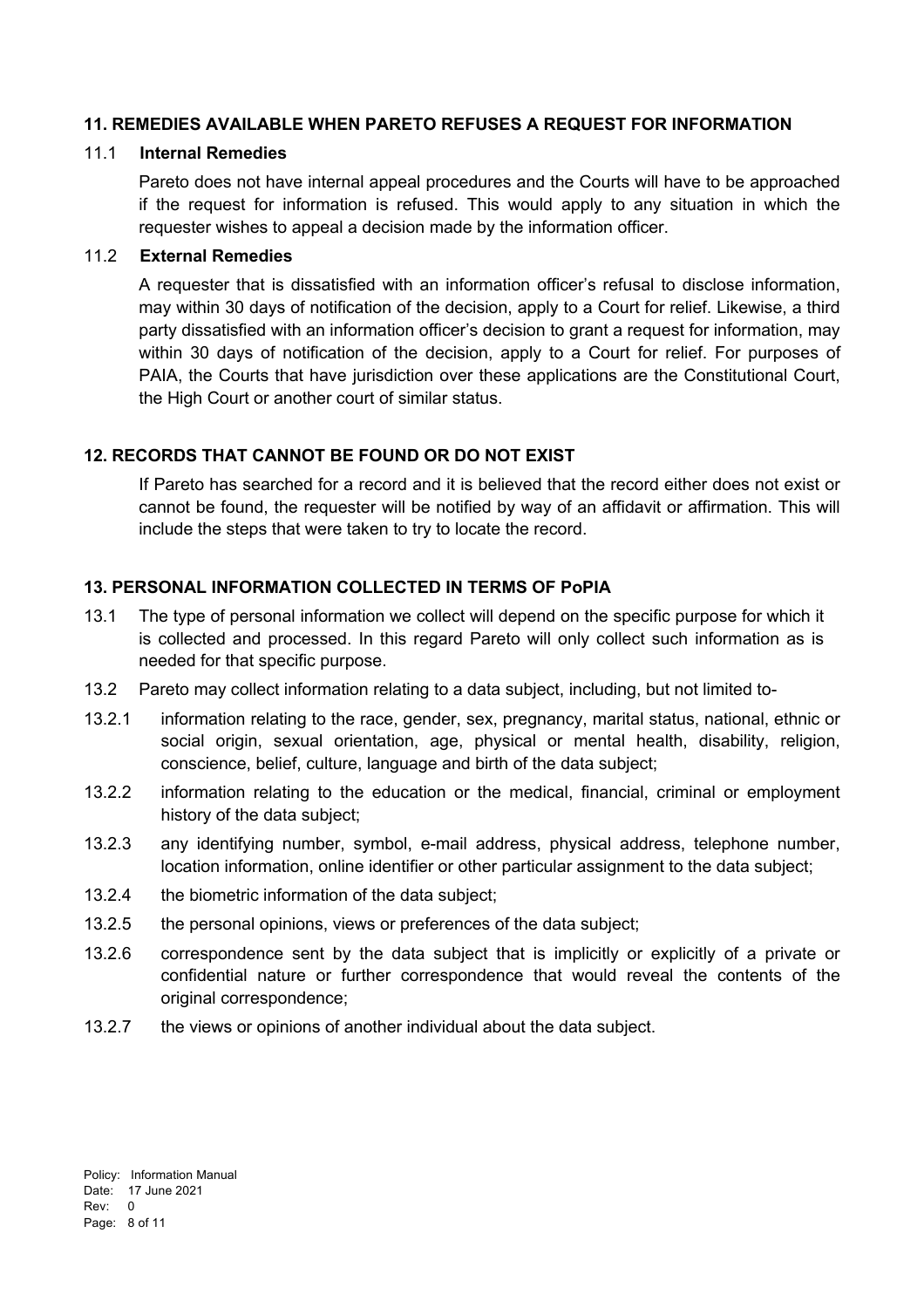# **14. THE PURPOSE OF PROCESSING PERSONAL INFORMATION**

Pareto will collect personal information from our employees, customers, tenants and suppliers as well as any other natural or legal persons (being data subjects) and process it in order (i) to provide a service; (ii) to help us improve our service offerings; (iii) to comply with regulatory and legislative requirements; and (iv) for legal and operational reasons.

#### **15. CATEGORIES OF DATA SUBJECTS**

Pareto holds information and records on the following categories of data subjects (being employees, customers, tenants and suppliers as well as any other natural or legal persons):

| <b>DATA SUBJECT CATEGORY</b>  | <b>INFORMATION HELD MAY INCLUDE</b>                                                                                                                                                                                                                                                                                                                                                                                                                                                           |
|-------------------------------|-----------------------------------------------------------------------------------------------------------------------------------------------------------------------------------------------------------------------------------------------------------------------------------------------------------------------------------------------------------------------------------------------------------------------------------------------------------------------------------------------|
| Natural persons               | Names; contact details; physical and postal addresses;<br>date of birth; ID number; tax-related information,<br>nationality, gender; confidential correspondence                                                                                                                                                                                                                                                                                                                              |
| Juristic persons/<br>entities | Names of contact persons; name of legal entity; physical and<br>postal address and contact details; financial information;<br>registration number; founding documents; tax-related<br>information; authorised signatories, beneficiaries, ultimate<br>beneficial owners                                                                                                                                                                                                                       |
| Foreign persons/ entities     | Names; contact details; physical and postal addresses; date<br>of birth; passport number; tax-related information; nationality;<br>gender; confidential correspondence                                                                                                                                                                                                                                                                                                                        |
| Intermediary/Advisor          | Names of contact persons; name of legal entity; physical and<br>postal address and contact details; financial information;<br>registration number; founding documents; tax-related<br>information; behaviour signatories, beneficiaries, ultimate<br>beneficial owners                                                                                                                                                                                                                        |
| Contracted service providers  | Names of contact persons; name of legal entity; physical and<br>postal address and contact details; financial information;<br>registration number; founding documents; tax-related<br>information; transaction records, behaviour signatories,<br>beneficiaries, ultimate beneficial owners; BEE certificates                                                                                                                                                                                 |
| Employees/directors           | Gender; pregnancy; marital status; race; age; disability<br>information; language; education information; financial<br>information as required for statutory reporting; employment<br>history; education history; CVs; banking details; income tax<br>reference numbers; remuneration and benefit information; ID<br>number; physical and postal address; contact details;<br>opinions; criminal behaviour; wellbeing; details related to<br>employee performance and disciplinary procedures |

# **16. SHARING OF PERSONAL INFORMATION WITH THIRD PARTIES**

Pareto will take all appropriate steps to ensure that it does not share the personal information of data subjects with third parties outside of these parameters:

16.1 Its approved suppliers and/or third parties who are involved in the delivery of services to the data subject or Pareto, whether within the Republic of South Africa or elsewhere. In this

Policy: Information Manual Date: 17 June 2021 Rev: 0 Page: 9 of 11